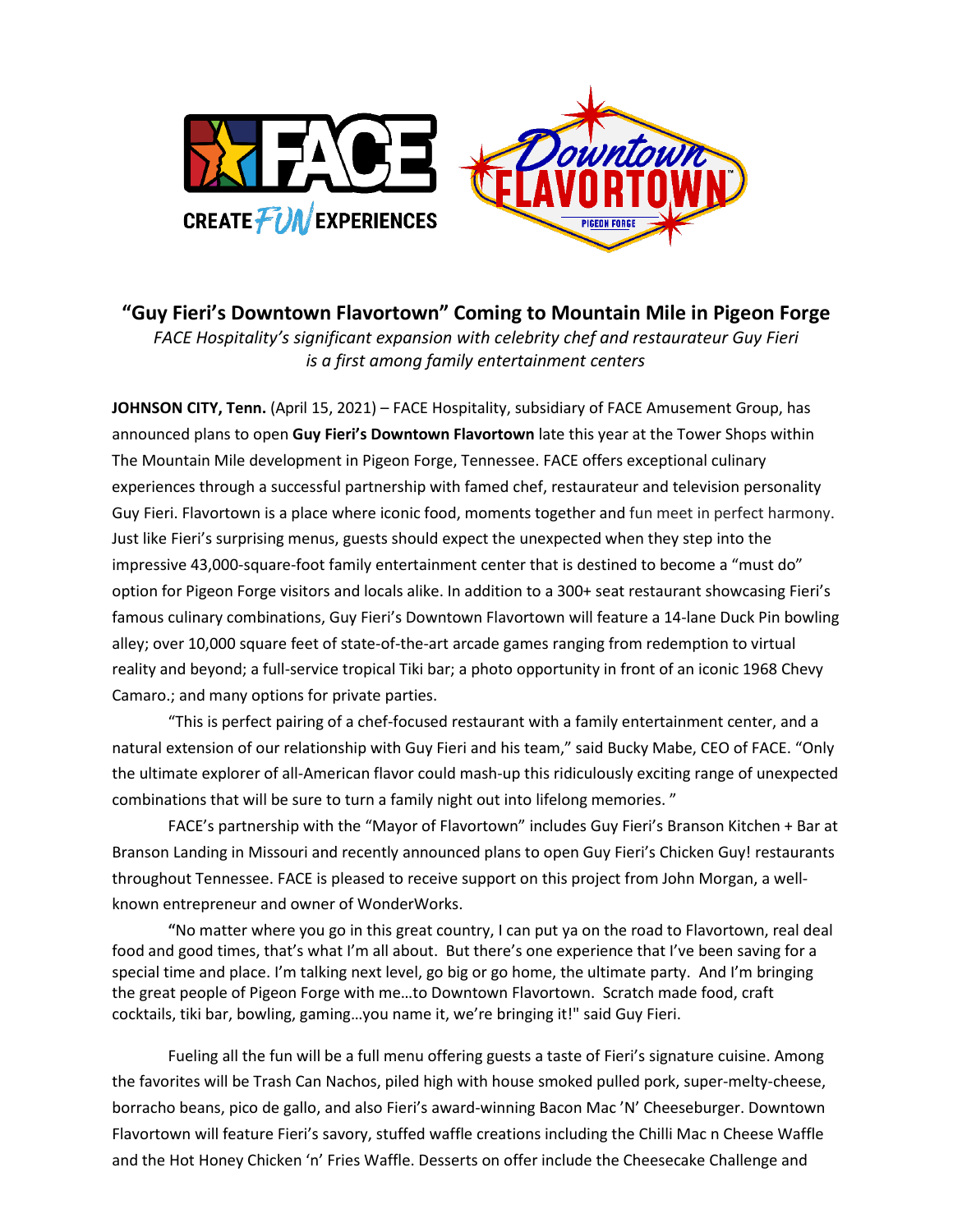Layered Chocolate Whiskey Cake. From the bar, craft cocktails including the Caliente Margarita, local beers on tap and tiki bar classics like the Don Zombie and Caribbean Painkiller will be served.

"We're very excited to welcome Guy Fieri's Downtown Flavortown to the lineup of restaurant and entertainment options at the Mountain Mile," said Dixon Greenwood with the Mountain Mile development. "The atmosphere and menu of Guy Fieri's Downtown Flavortown will be a perfect fit for Pigeon Forge."

For more information on Guy Fieri's Downtown Flavortown visit [www.DowntownFlavortown.com.](http://www.downtownflavortown.com/) For more information on FACE Amusement Group, visit [www.faceamusement.com](http://www.faceamusement.com/) or call (423) 477-4619, for more information on the Mountain Mile visit [www.mountainmilepigeonforge.com.](http://www.mountainmilepigeonforge.com/)

###

**Media Contact:** Lindsay Rice Hayworth Public Relations [lindsay@hayworthpr.com](mailto:lindsay@hayworthpr.com) 386-677-7000 x 8

## **About FACE Amusement Group and Face Hospitality**

FACE owns and operates a growing collection of entertainment and culinary experiences in the southeast, with nearly 30 attractions in Tennessee, South Carolina and Missouri. Specializing in good, clean, family fun, their unique portfolio includes Arcade City, Big Top Arcade, Rockin' Raceway Arcade, 7D Dark Ride Adventure, LuLu's Beach Arcade and Ropes Course, The Branson Coaster and The Mirror Maize. These ground-breaking family entertainment centers invite guests to experience the newest interactive technologies as they compete for the ultimate prize – memories that last a lifetime. FACE also offers exceptional culinary experiences through a partnership with celebrity chef Guy Fieri. Their partnership with "The Mayor of Flavortown" includes Guy Fieri's Branson Kitchen + Bar at Branson Landing in Missouri, recently announced plans to open Guy Fieri's Chicken Guy! restaurants throughout Tennessee and Downtown Flavortown in Pigeon Forge, Tennessee. In addition to providing exceptional entertainment options, the company's core values of Faith, Attitude, Consistency and Excellence (FACE) drive its wide-reaching philanthropic efforts, including the unique Bear Hugs program. For every stuffed bear plush toy won in a FACE claw machine, the company donates another bear to a local charity. To date, FACE has donated nearly 10,000 stuffed bears to a variety of charities. [FaceAmusement.com](https://faceamusement.com/)

## **About Guy Fieri**

Chef, restaurateur, New York Times Best Selling author and Emmy Award-winning TV host, Guy Fieri, is one of the world's most recognizable and influential culinary stars. In 2019, Guy received a star on the celebrated Hollywood Walk Fame, a rare feat for a chef.

Guy began his love affair with food at the age of ten, selling soft pretzels from a three-wheeled bicycle cart he built with his father called "The Awesome Pretzel." After selling pretzels and washing dishes for six years, Guy earned enough money to pursue his dream of studying abroad in Chantilly, France, where